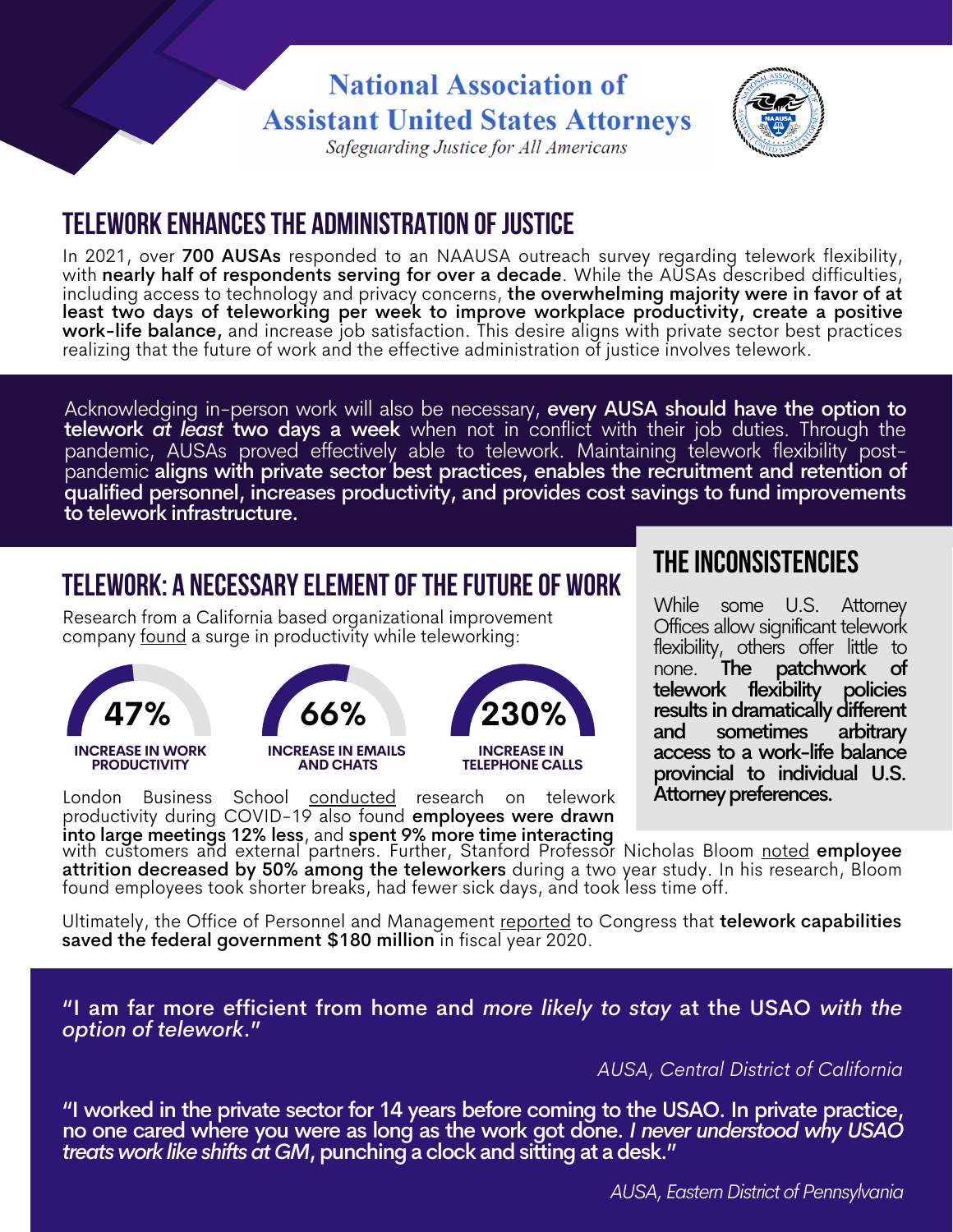#### **thePrivateSector EmbracesTelework post-pandemic**

Based on the benefits of providing workplace flexibility, many private sector law firms have embraced some form of remote work into the future. A **[Bloomberg](https://www.bloomberglaw.com/bloomberglawnews/exp/eyJjdHh0IjoiQlVOVyIsImlkIjoiMDAwMDAxN2MtY2QzNS1kYjExLWE3ZmQtY2ZmNTU4NTAwMDAxIiwic2lnIjoiUkQ1OVdPQmdzcG05K3RQQzVCbzAvOW40b3h3PSIsInRpbWUiOiIxNjM2NTUyNTEwIiwidXVpZCI6Ilg4UDlrc1hOamRrMmFhcmtSZFV4OEE9PThqUUJlcU1vWWF4bk1xR203Mk1TMUE9PSIsInYiOiIxIn0=?bwid=0000017c-cd35-db11-a7fd-cff558500001&cti=LSCH&emc=bbunw_nl%3A4&et=NEWSLETTER&isAlert=false&item=read-text&qid=7199988®ion=featured-story&source=newsletter&uc=1320042664&udvType=Alert&usertype=External) Law** [assessment](https://www.bloomberglaw.com/bloomberglawnews/exp/eyJjdHh0IjoiQlVOVyIsImlkIjoiMDAwMDAxN2MtY2QzNS1kYjExLWE3ZmQtY2ZmNTU4NTAwMDAxIiwic2lnIjoiUkQ1OVdPQmdzcG05K3RQQzVCbzAvOW40b3h3PSIsInRpbWUiOiIxNjM2NTUyNTEwIiwidXVpZCI6Ilg4UDlrc1hOamRrMmFhcmtSZFV4OEE9PThqUUJlcU1vWWF4bk1xR203Mk1TMUE9PSIsInYiOiIxIn0=?bwid=0000017c-cd35-db11-a7fd-cff558500001&cti=LSCH&emc=bbunw_nl%3A4&et=NEWSLETTER&isAlert=false&item=read-text&qid=7199988®ion=featured-story&source=newsletter&uc=1320042664&udvType=Alert&usertype=External) of the 100 largest firms in the U.S. by gross revenue found three-quarters of firms plan to allow some form of outside-the-office work post-pandemic.



The legal industry is enjoying its most competitive talent market in decades, and attorneys who feel pressured or are required to work in person will look for alternative opportunities. Failure to embrace flexible work arrangements, such as telework, will hinder the Department's mission of ensuring the fair and impartial administration of justice by preventing qualified attorneys from entering public service.

"I spoke to an associate who told me that she's otherwise happy at her job, but her main reason for seeking a new role is that she is *being bullied* into going in four days a week."

*Kate Reder Sheikh, Partner at Legal Recruiting Firm Major Lindsey & Africa*

#### **Cultivating a diverse, inclusive, & Accessible workforce**

The American Bar [Association](https://www.americanbar.org/groups/journal/articles/2021/has-covid-19-made-the-workplace-more-accessible-for-lawyers-with/) has **[observed](https://www.americanbar.org/groups/journal/articles/2021/has-covid-19-made-the-workplace-more-accessible-for-lawyers-with/)** that allowing remote work has been particularly impactful for people with disabilities as a hybrid schedule allows these individuals to be more productive, focused, and comfortable in their workplace. In the same vein, the American [Constitution](https://www.acslaw.org/expertforum/october-is-national-disability-employment-awareness-month-how-can-you-help-make-the-legal-profession-less-exclusionary/) Society, among others, has arqued keeping **telework options open as offices reopen is necessary for increasing accessibility** and making the legal profession less exclusionary.

For the next generation of attorneys, as a [recent](https://www.legalscoops.com/will-law-firms-continue-with-remote-work-after-the-covid-pandemic/) survey from legal recruiter **Major, Lindsey & Africa** <u>[found](https://www.legalscoops.com/will-law-firms-continue-with-remote-work-after-the-covid-pandemic/)</u>, **most** lawyers from the incoming generation are looking for an opportunity to work remotely or on a hybrid schedule.

"The eliminated commute and eliminated time 'getting ready' for work—especially for women whose expectations for physical appearance require much more time and effort—contribute to more time to get my work done."

*AUSA, Eastern District of Arkansas*

#### **TELEWORK POLICY WILL AID ADMINISTRATION AND DEPARTMENTPRIORITIES**

While some U.S. Attorney Offices allow significant telework flexibility, some offer little to none. The patchwork of telework policies results in dramatically different work experiences and outcomes.



**95%** Virtually all AUSAs surveyed reported they were able to successfully to do their job will teleworking.

93% The overwhelming majority want <sup>a</sup> baseline department wide policy allowing at least 2 days a week of telework.

NAAUSA urges the Department to look to private sector best practices and adopt a uniform, baseline approach to telework that permits AUSAs to telework at least two days a week, indeed this approach may also benefit attorneys across the Department of Justice. All AUSAs, and attorneys across the Department of Justice, should have access to workplace flexibilities that enhance their productivity and encourage them to remain and thrive in their important roles.

While the COVID-19 pandemic is an evolving and dynamic situation, the last two years have demonstrated AUSAs' capability to utilize telework to perform their duties. It is our hope that NAAUSA can partner with the Department as telework and reentry plans evolve to ensure the continuous, just, and effective administration of justice aided by telework flexibility.